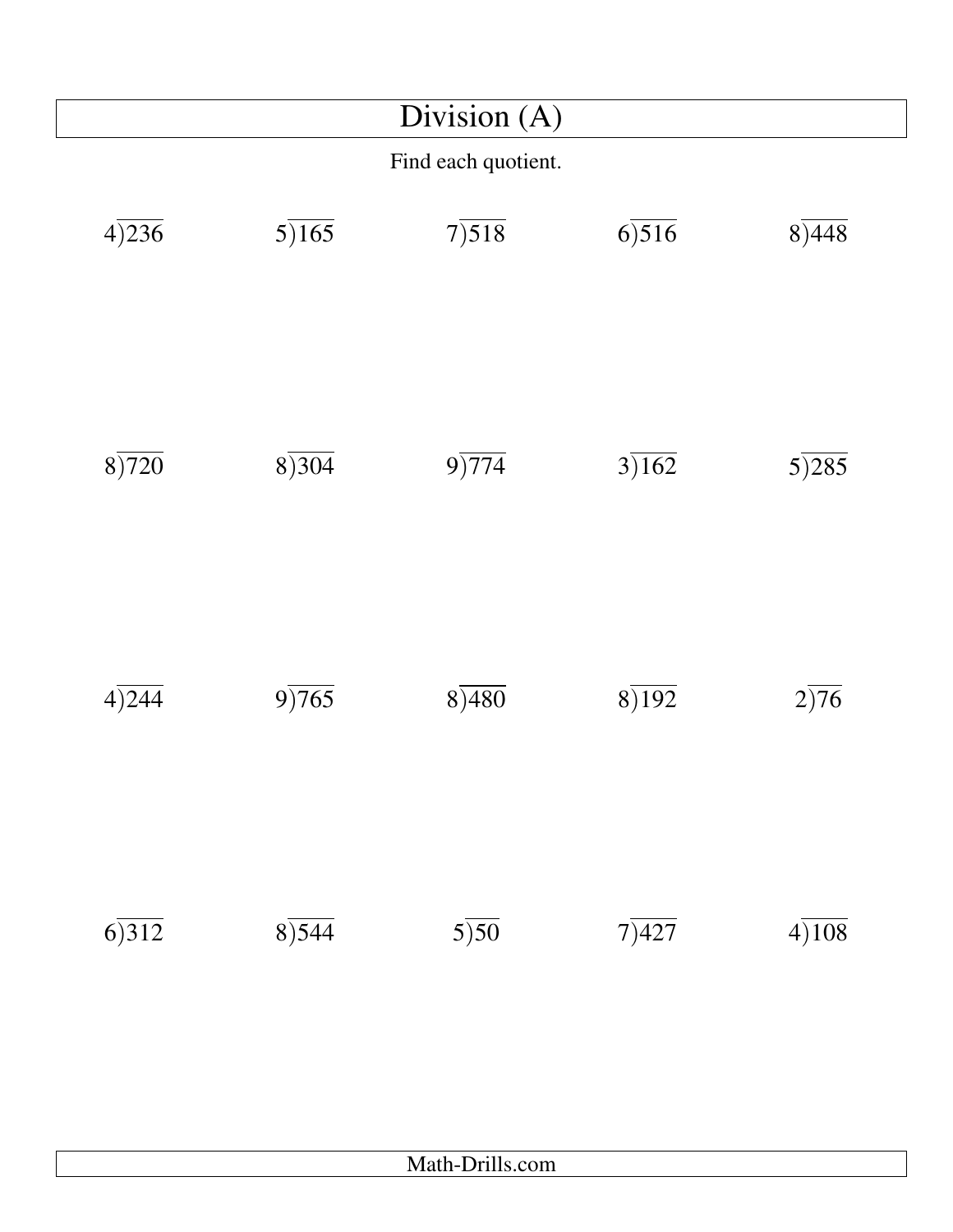|                  | Division (A) Answers             |                     |                               |                              |  |  |
|------------------|----------------------------------|---------------------|-------------------------------|------------------------------|--|--|
|                  |                                  | Find each quotient. |                               |                              |  |  |
| $rac{59}{4)236}$ | 33<br>5)165                      | $\frac{74}{7}$      | 86<br>6)516                   | 56<br>8)448                  |  |  |
| 90<br>8)720      | 38<br>8)304                      | $\frac{86}{9)774}$  | $rac{54}{3)162}$              | $rac{57}{5}$                 |  |  |
| 61<br>4)244      | 85<br>9)765                      | 60<br>8)480         | $\frac{24}{8\overline{)192}}$ | $\frac{38}{2\overline{)76}}$ |  |  |
| $rac{52}{6}$     | $rac{68}{8}$<br>$\frac{68}{544}$ | $rac{10}{5}$        | $\frac{61}{7)427}$            | $rac{27}{4)108}$             |  |  |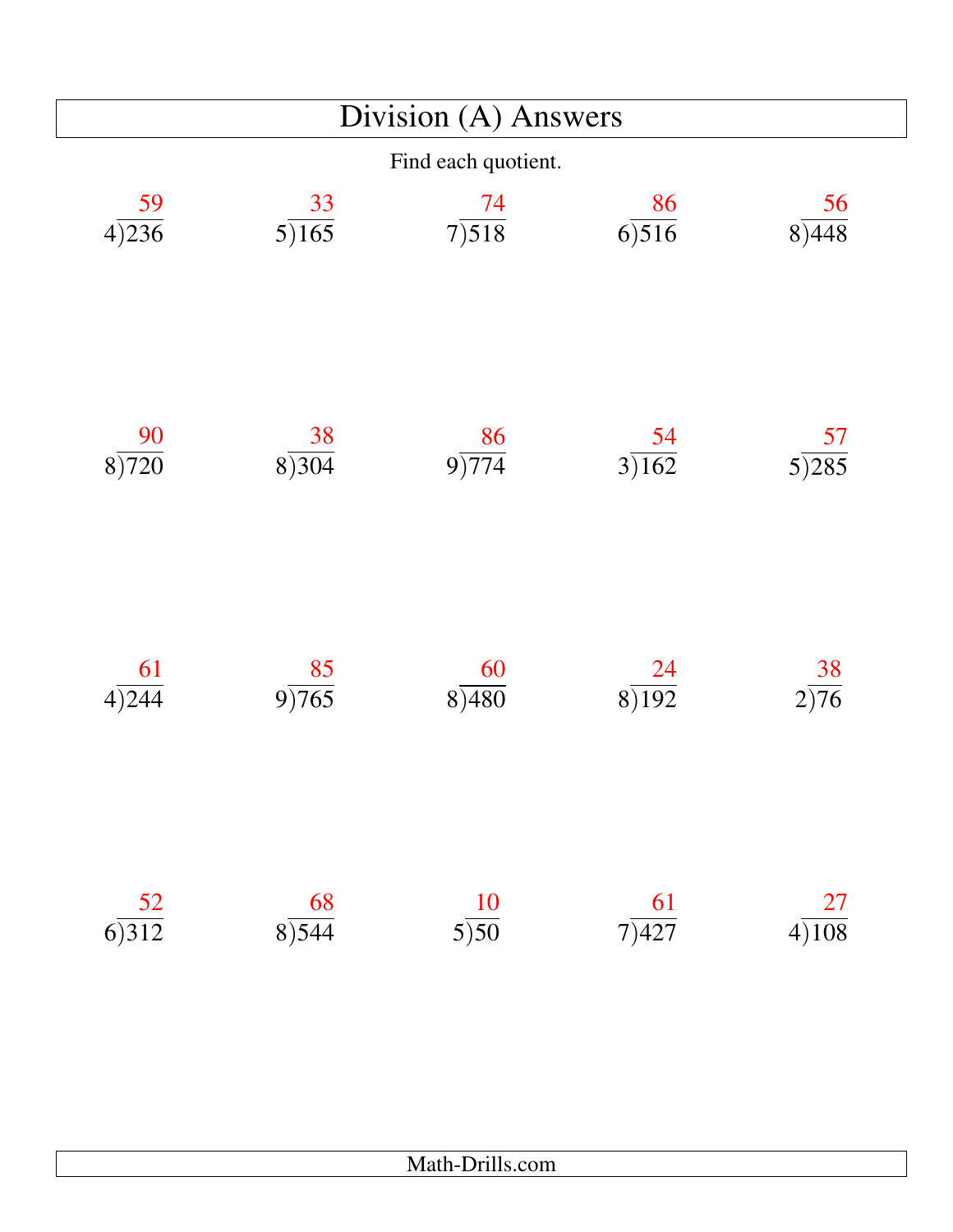|                   | Division (B) |                     |                   |       |  |  |
|-------------------|--------------|---------------------|-------------------|-------|--|--|
|                   |              | Find each quotient. |                   |       |  |  |
| $1\overline{)97}$ | 9)216        | 6)216               | $1\overline{)81}$ | 2)102 |  |  |
| $1\overline{)25}$ | 8)320        | 2)142               | 9)207             | 6)252 |  |  |
| 3)96              | 6)330        | 7)238               | 4)220             | 4)152 |  |  |
| 7)434             | 5)165        | $1\overline{)77}$   | 8)680             | 5)340 |  |  |
|                   |              | Math-Drills.com     |                   |       |  |  |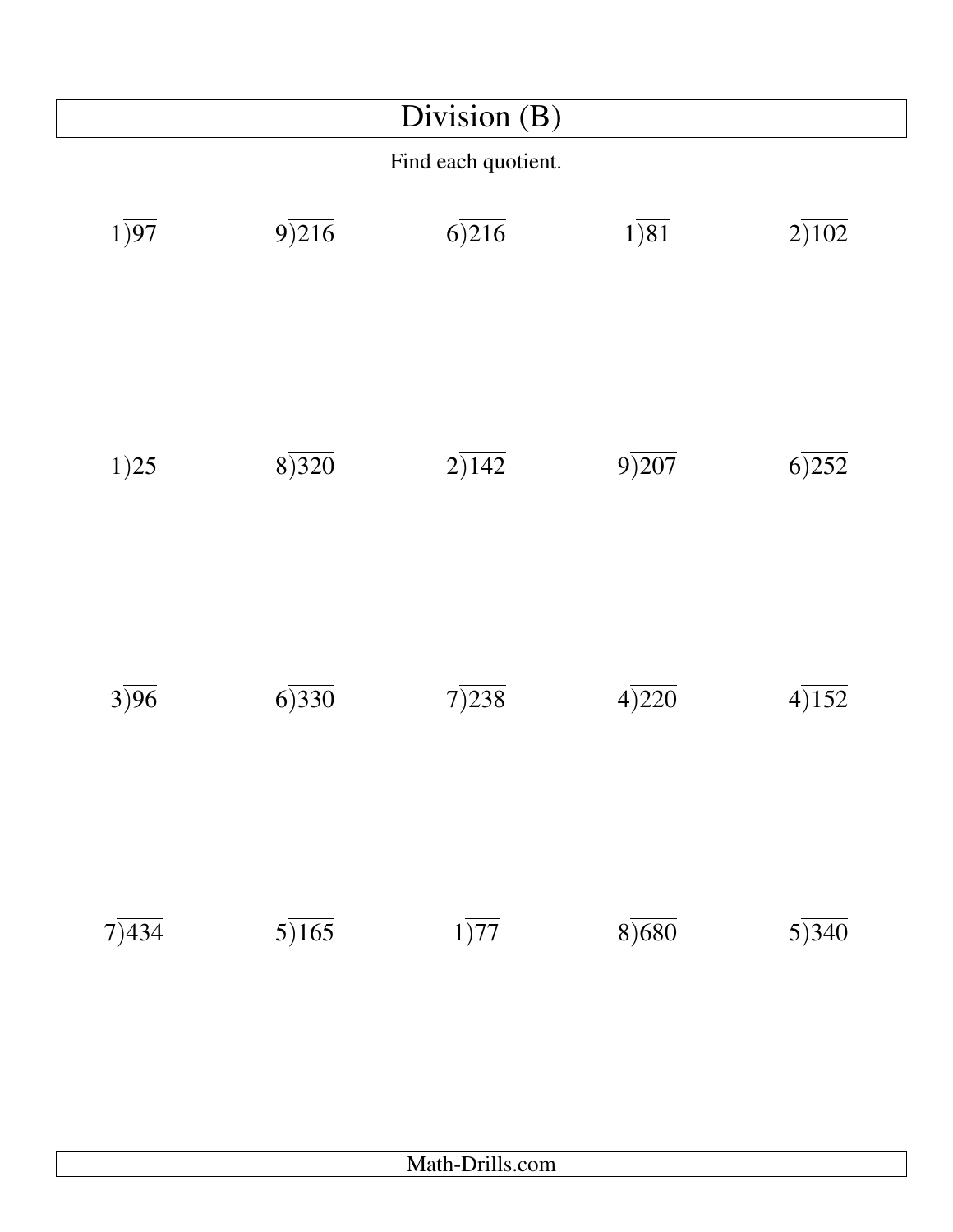|                         |                                  | $\overline{Division}$ (B) Answers |                         |             |
|-------------------------|----------------------------------|-----------------------------------|-------------------------|-------------|
|                         |                                  | Find each quotient.               |                         |             |
| 97<br>$1\overline{)97}$ | $\frac{24}{9}$<br>9)216          | 36<br>6)216                       | $\frac{81}{1)81}$       | 51<br>2)102 |
| $\frac{25}{1)25}$       | 40<br>8)320                      | $\frac{71}{2}$                    | $\frac{23}{9}$<br>207   | 42<br>6)252 |
| $rac{32}{3)96}$         | 55<br>6)330                      | 34<br>7)238                       | 55<br>4)220             | 38<br>4)152 |
| $rac{62}{7)434}$        | $rac{33}{5}$<br>$\frac{33}{165}$ | $\frac{77}{1)77}$                 | $\frac{85}{1}$<br>8)680 | 68<br>5)340 |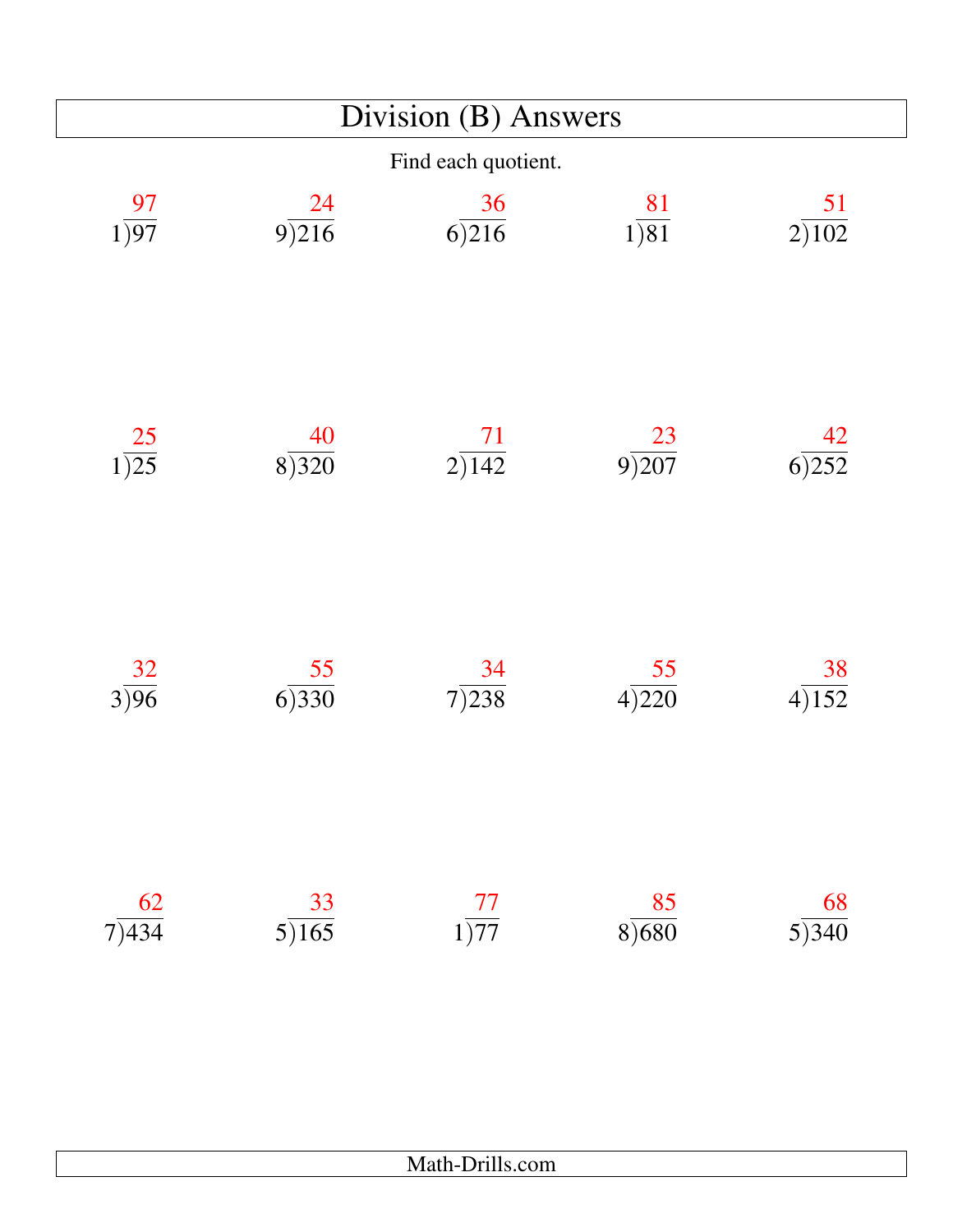|                    | Division (C) |                         |       |                   |  |
|--------------------|--------------|-------------------------|-------|-------------------|--|
|                    |              | Find each quotient.     |       |                   |  |
| $5\overline{)275}$ | 4)136        | 2)160                   | 9)819 | 7)301             |  |
| $2\overline{)62}$  | 4)180        | 2)176                   | 6)588 | 4)96              |  |
| $1\overline{)62}$  | 8)432        | 3)225                   | 9)243 | 6)222             |  |
| 3)117              | 4)380        | $1\overline{\smash)83}$ | 5)405 | $1\overline{)63}$ |  |
|                    |              |                         |       |                   |  |
|                    |              | Math-Drills.com         |       |                   |  |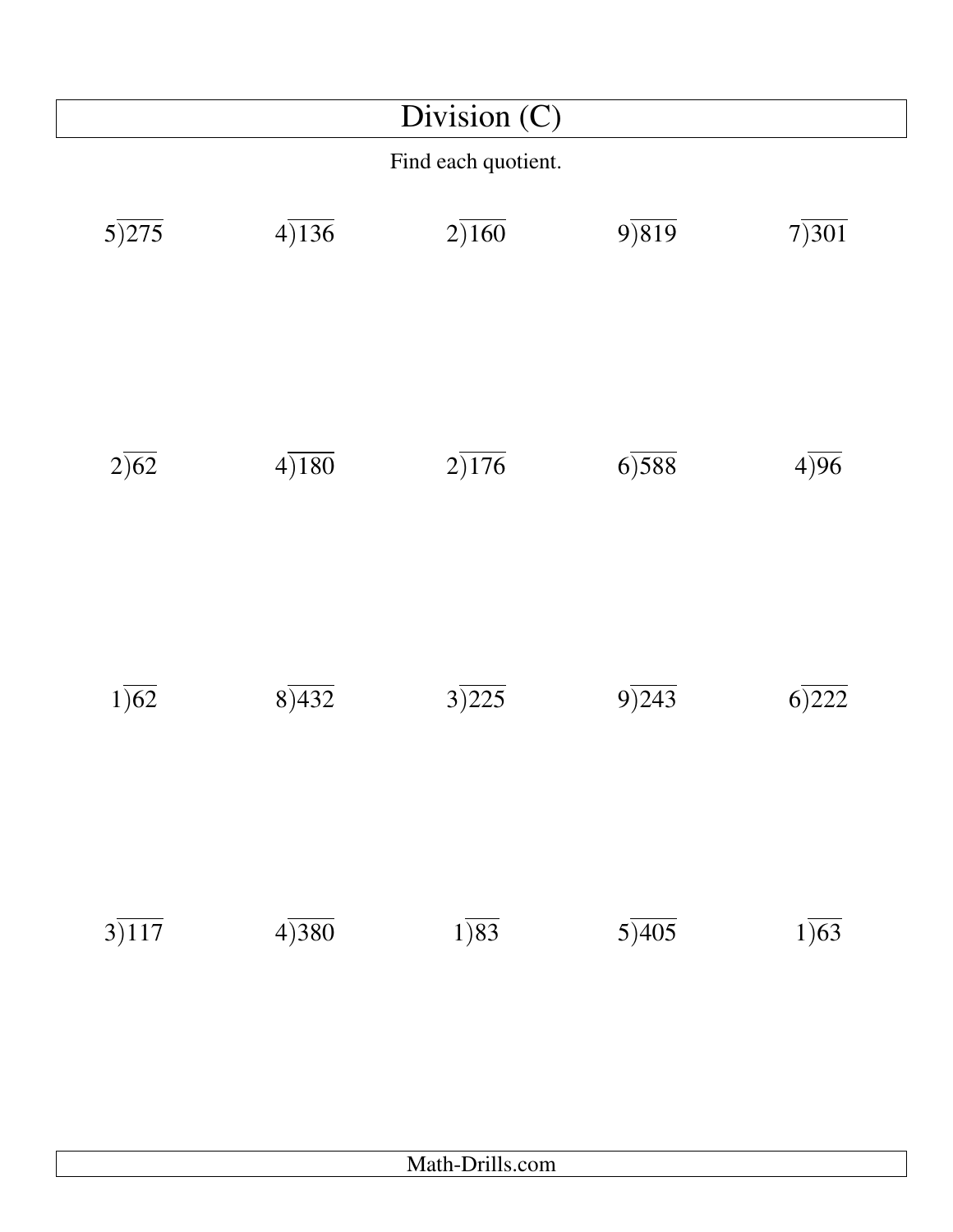|                                    |                     | Division (C) Answers    |                             |                         |  |  |
|------------------------------------|---------------------|-------------------------|-----------------------------|-------------------------|--|--|
|                                    | Find each quotient. |                         |                             |                         |  |  |
| $rac{55}{5}$<br>5)275              | 34<br>4)136         | 80<br>2)160             | 9)819                       | 43<br>7)301             |  |  |
| $\frac{31}{2)62}$                  | 45<br>4)180         | $\frac{88}{2)176}$      | $rac{98}{6)588}$            | $rac{24}{4)96}$         |  |  |
| $\frac{62}{1)62}$                  | $rac{54}{8)432}$    | $\frac{75}{1}$<br>3)225 | $\frac{27}{9}$<br>9)<br>243 | $\frac{37}{1}$<br>6)222 |  |  |
| $\frac{39}{3}$<br>$\frac{39}{117}$ | $\frac{95}{4)380}$  | $\frac{83}{1)83}$       | $rac{81}{5)405}$            | $rac{63}{1)63}$         |  |  |

| - |
|---|
|   |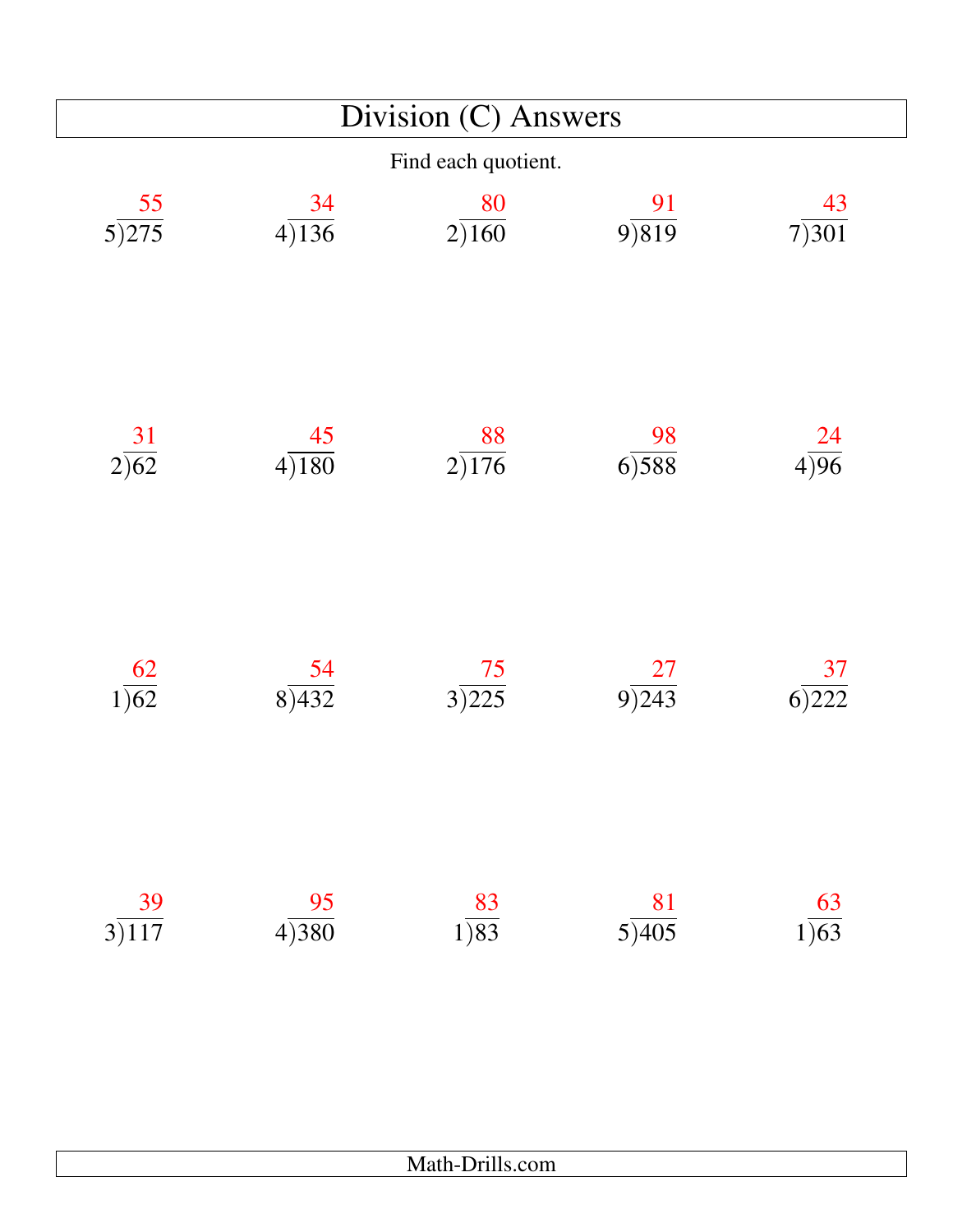| Division (D) |       |                     |       |       |
|--------------|-------|---------------------|-------|-------|
|              |       | Find each quotient. |       |       |
| 8)328        | 8)456 | 6)84                | 7)98  | 5)215 |
| 8)744        | 5)230 | 4)180               | 2)118 | 2)24  |
| 9)702        | 3)129 | 3)273               | 8)280 | 4)308 |
| 7)637        | 8)736 | $1\overline{)80}$   | 4)40  | 6)198 |
|              |       | Math-Drills.com     |       |       |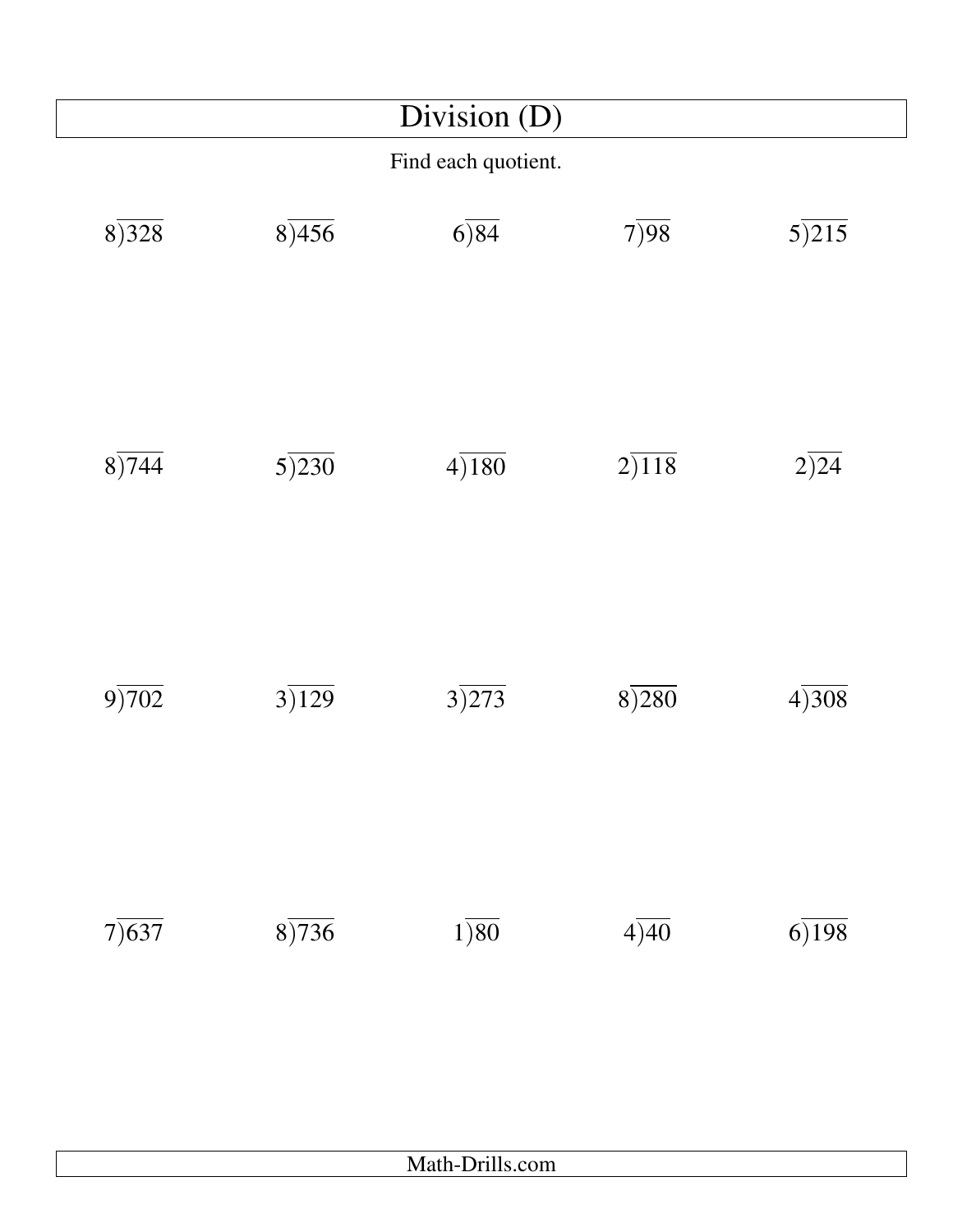|                         |                                      | Division (D) Answers                 |                    |                          |
|-------------------------|--------------------------------------|--------------------------------------|--------------------|--------------------------|
|                         |                                      | Find each quotient.                  |                    |                          |
| 41<br>8)328             | $rac{57}{8}$<br>8)456                | <u>14</u><br>6)84                    | $rac{14}{7}$       | 43<br>$5\overline{)215}$ |
| $\frac{93}{8)744}$      | $\frac{46}{1}$<br>$5\overline{)230}$ | $rac{45}{4)180}$                     | $\frac{59}{2)118}$ | $rac{12}{2)24}$          |
| $\frac{78}{1}$<br>9)702 | 43<br>3)129                          | $\frac{91}{3)273}$                   | 35<br>8)280        | 77<br>4)308              |
| $\frac{91}{7}$          | $\frac{92}{8)736}$                   | $\frac{80}{1\overline{\smash{)}80}}$ | $rac{10}{4)40}$    | $\frac{33}{6)198}$       |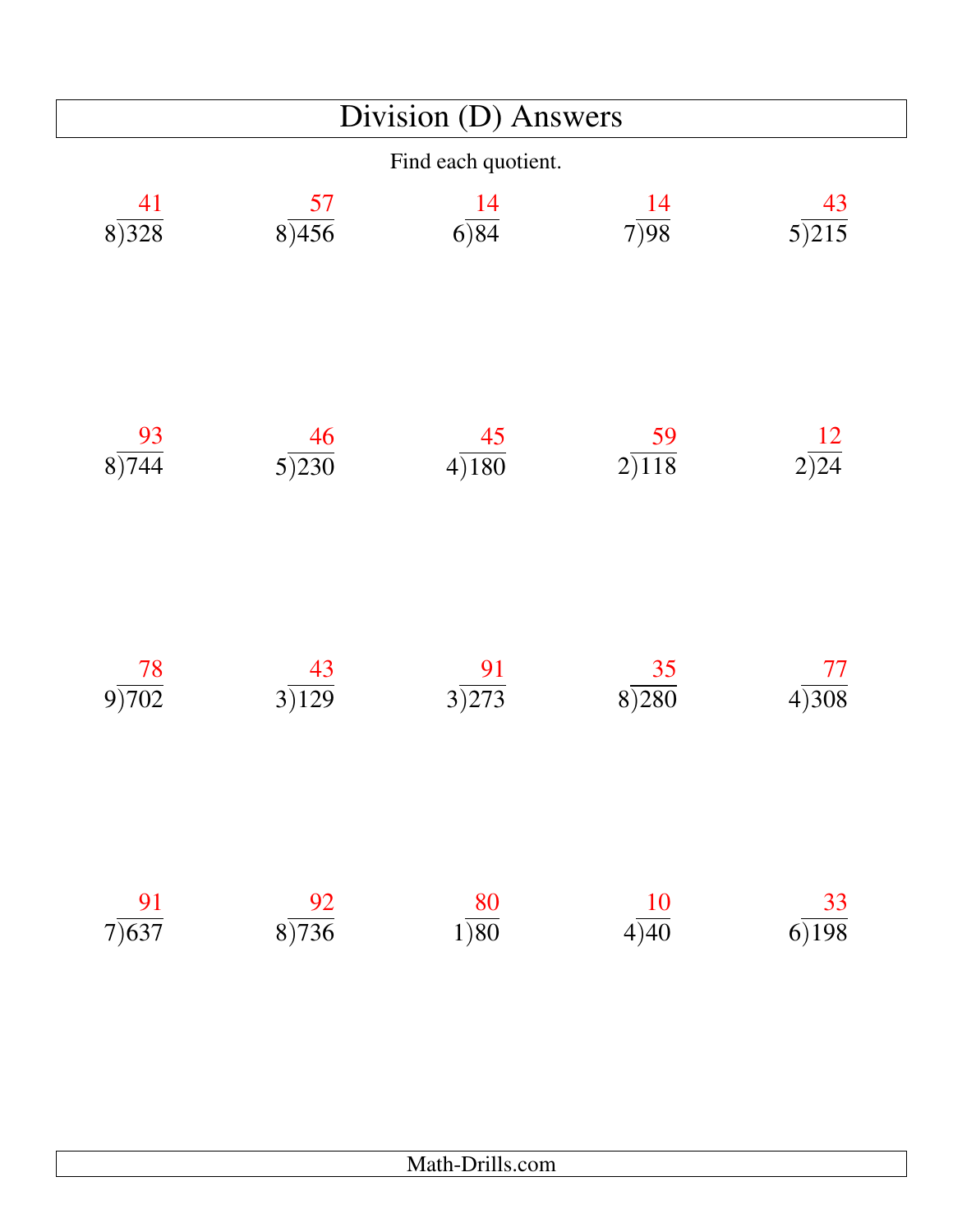|                   |                   | Division (E)        |                   |       |
|-------------------|-------------------|---------------------|-------------------|-------|
|                   |                   | Find each quotient. |                   |       |
| 1)38              | $1\overline{)60}$ | $1\overline{)63}$   | 4)372             | 2)132 |
| $5\overline{)95}$ | 6)186             | 6)330               | $1\overline{)69}$ | 8)136 |
| 2)180             | 8)680             | 8)408               | 4)288             | 9)171 |
| 4)140             | 9)324             | 7)546               | 2)58              | 2)150 |
|                   |                   | Math-Drills.com     |                   |       |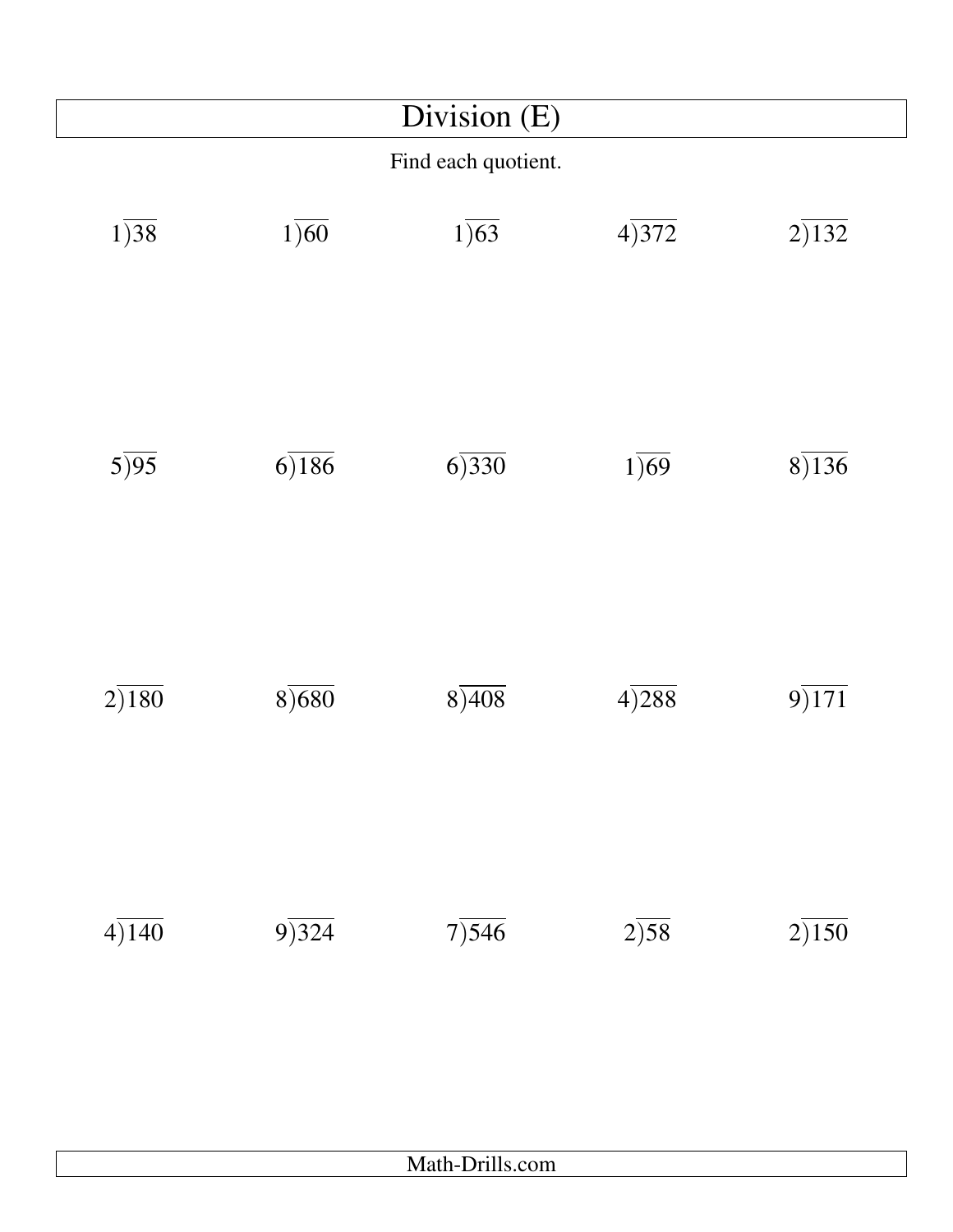| Division (E) Answers          |                         |                    |                    |                    |  |  |  |
|-------------------------------|-------------------------|--------------------|--------------------|--------------------|--|--|--|
|                               | Find each quotient.     |                    |                    |                    |  |  |  |
| 38<br>$1\overline{)38}$       | 60<br>$1\overline{)60}$ | $rac{63}{1)63}$    | $\frac{93}{4)372}$ | 66<br>2)132        |  |  |  |
| $rac{19}{5}$                  | $\frac{31}{6)186}$      | $rac{55}{6}$       | $\frac{69}{1)69}$  | 17<br>8)136        |  |  |  |
| 90<br>2)180                   | 85<br>8)680             | $\frac{51}{8)408}$ | <b>72</b><br>4)288 | 19<br>9)171        |  |  |  |
| $\frac{35}{4\overline{)140}}$ | $\frac{36}{9}$<br>324   | $\frac{78}{7}$     | $\frac{29}{2}$     | $\frac{75}{2)150}$ |  |  |  |

| .<br>$\mathbf{A}$<br>$\mu$ aui-D $\mu$ ins.Com |
|------------------------------------------------|
|                                                |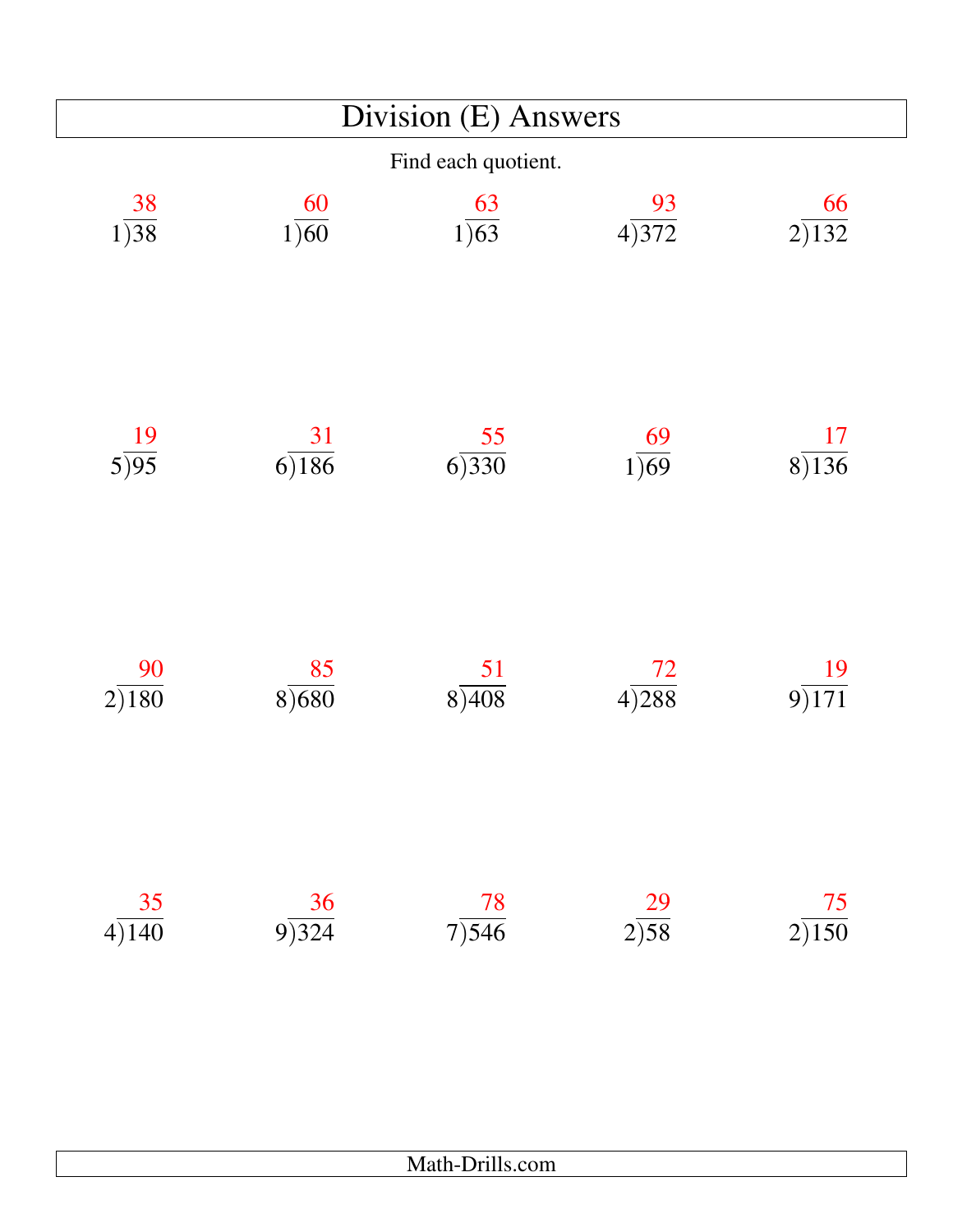|       |       | Find each quotient. |       |       |
|-------|-------|---------------------|-------|-------|
| 1)49  | 4)116 | 9)333               | 9)270 | 7)196 |
| 5)190 | 4)340 | $1\overline{)21}$   | 2)132 | 8)576 |
| 8)440 | 8)624 | 3)69                | 1)71  | 6)480 |
| 4)348 | 5)190 | 3)165               | 3)270 | 5)425 |
|       |       | Math-Drills.com     |       |       |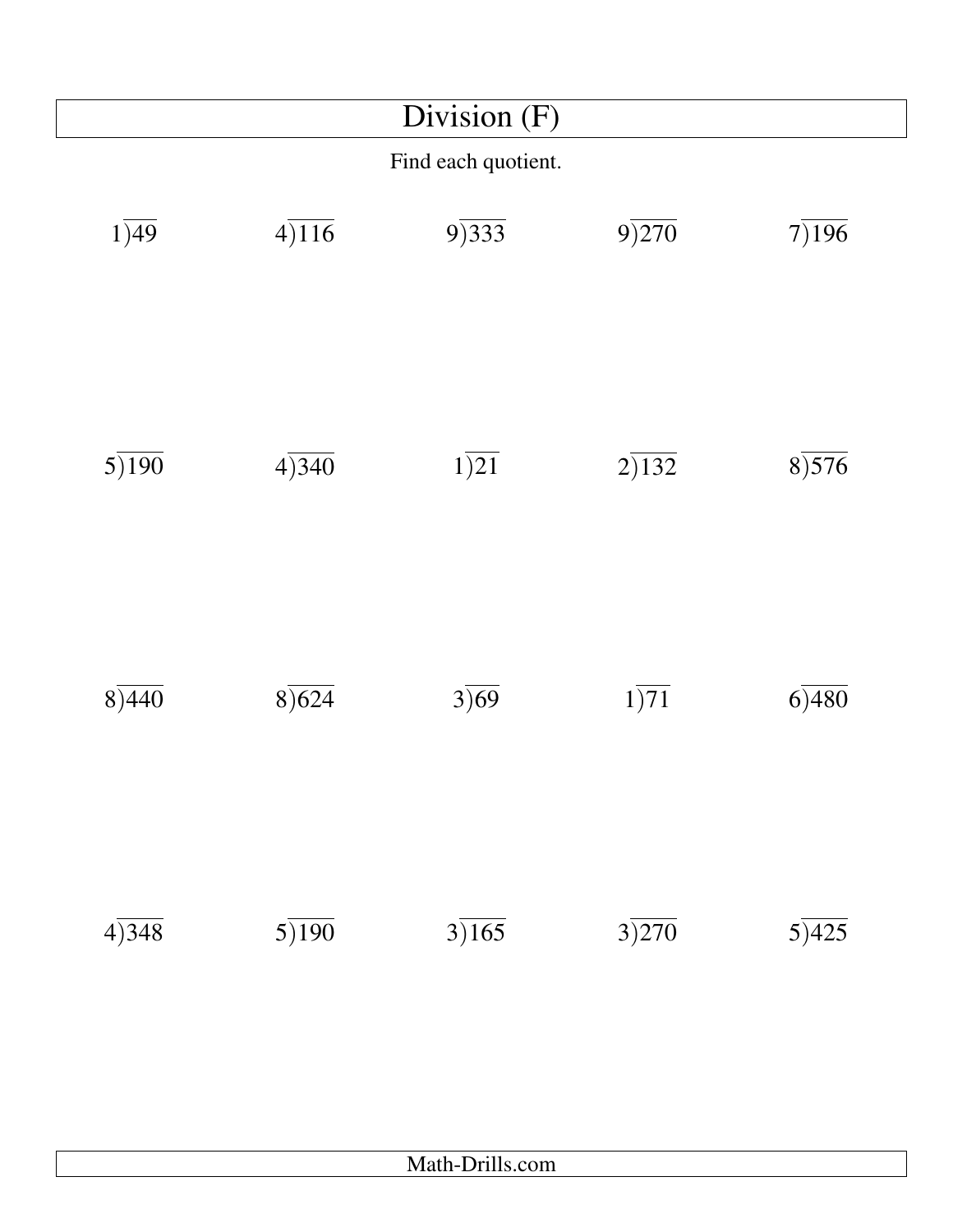|                         | Division (F) Answers             |                   |                         |                                 |  |  |  |
|-------------------------|----------------------------------|-------------------|-------------------------|---------------------------------|--|--|--|
|                         | Find each quotient.              |                   |                         |                                 |  |  |  |
| 49<br>$1\overline{)49}$ | 29<br>4)116                      | $\frac{37}{9}$    | $\frac{30}{9}$<br>9)270 | 28<br>7)196                     |  |  |  |
| 38<br>5)190             | 85<br>4)340                      | $\frac{21}{1)21}$ | 66<br>2)132             | $rac{72}{8}$                    |  |  |  |
| 55<br>8)440             | 78<br>8)624                      | $rac{23}{3)69}$   | $\frac{71}{1)71}$       | 80<br>6)480                     |  |  |  |
| $rac{87}{4)348}$        | $rac{38}{5}$<br>$\frac{38}{190}$ | $rac{55}{3)165}$  | $\frac{90}{3)270}$      | $rac{85}{5}$<br>$\frac{85}{25}$ |  |  |  |

| - - -<br>$1.14$ and $1.11$ , $1.11$ , $1.11$ |
|----------------------------------------------|
|                                              |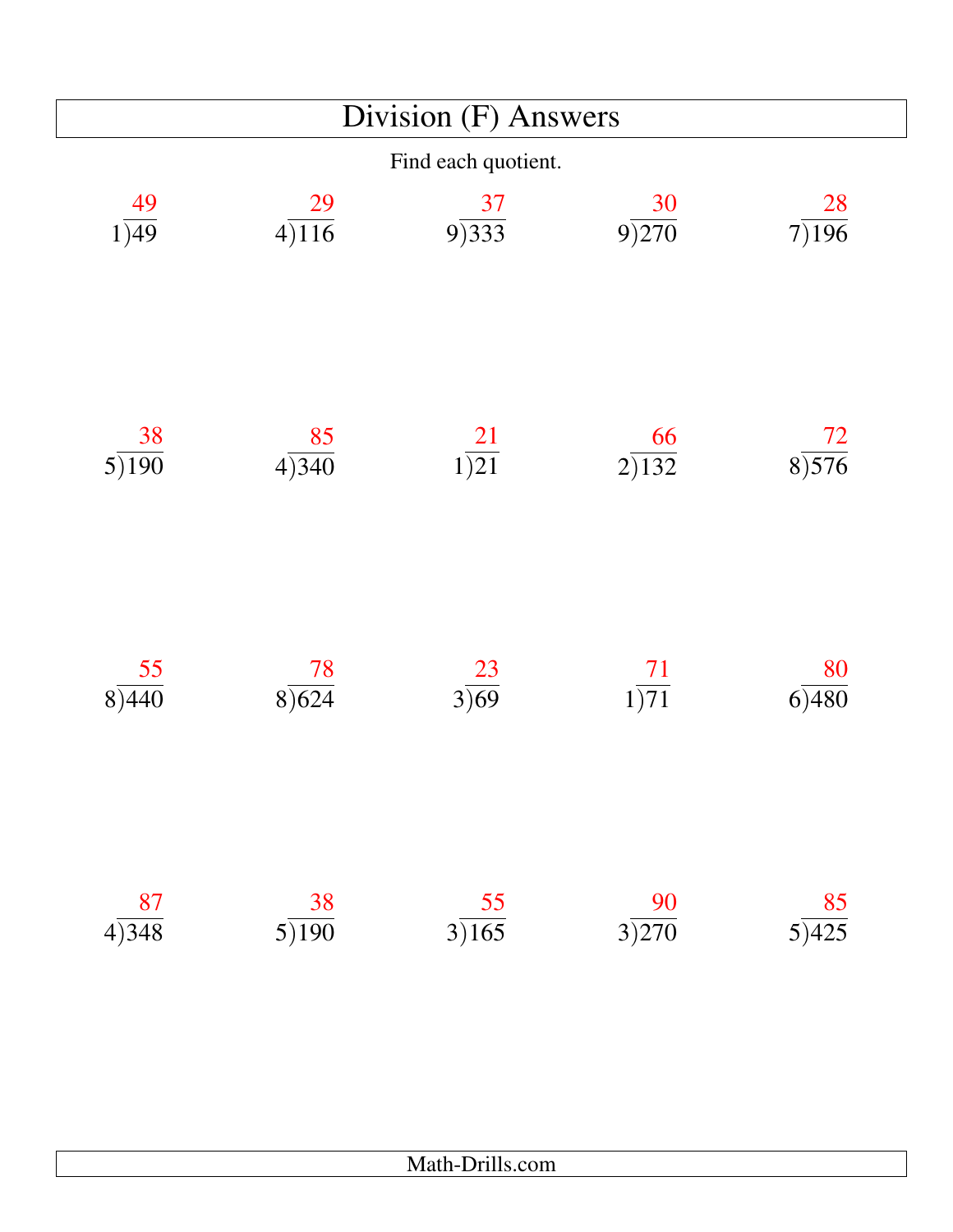|                   |                     | Division $(G)$  |                   |       |  |  |
|-------------------|---------------------|-----------------|-------------------|-------|--|--|
|                   | Find each quotient. |                 |                   |       |  |  |
| $1\overline{)97}$ | $1\overline{)41}$   | 7)259           | $1\overline{)31}$ | 7)329 |  |  |
| 7)546             | $5\overline{)235}$  | 5)290           | 7)182             | 8)344 |  |  |
| 6)282             | 8)784               | 8)464           | 6)150             | 7)112 |  |  |
| $1\overline{)93}$ | 7)252               | 4)304           | 4)340             | 4)220 |  |  |
|                   |                     | Math-Drills.com |                   |       |  |  |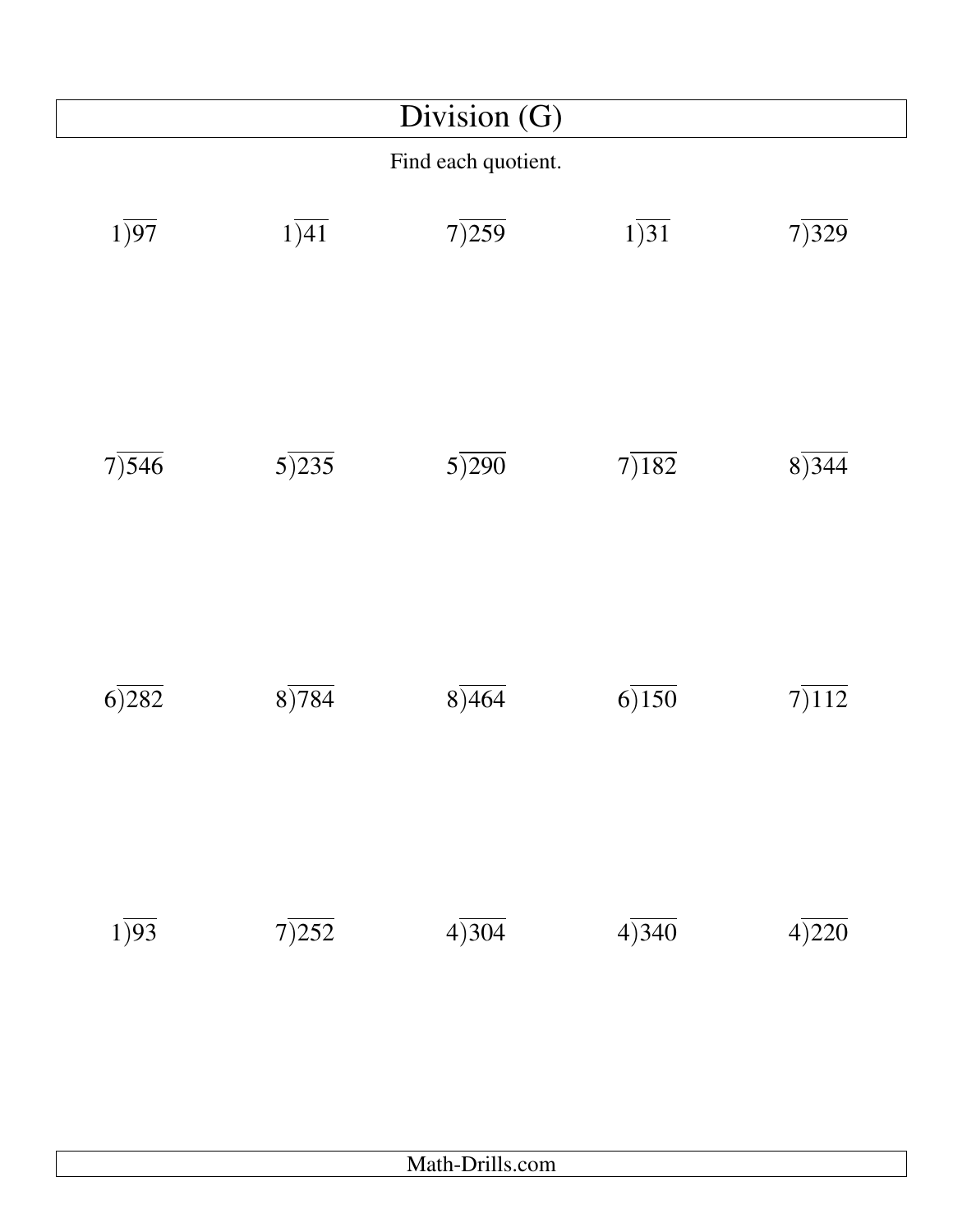|                   |                          | Division (G) Answers           |                    |                  |  |  |  |
|-------------------|--------------------------|--------------------------------|--------------------|------------------|--|--|--|
|                   | Find each quotient.      |                                |                    |                  |  |  |  |
| $\frac{97}{1)97}$ | $\frac{41}{1)41}$        | $rac{37}{7}$<br>$rac{37}{259}$ | $\frac{31}{1)31}$  | 47<br>7)329      |  |  |  |
| $\frac{78}{7}$    | 47<br>$5\overline{)235}$ | $rac{58}{5}$<br>5)290          | $\frac{26}{7}$     | 43<br>8)344      |  |  |  |
| 47<br>6)282       | 98<br>8)784              | $\underline{58}$<br>8)464      | 25<br>6)150        | 16<br>7)112      |  |  |  |
| $\frac{93}{1})93$ | $\frac{36}{7}$           | $rac{76}{4)304}$               | $\frac{85}{4)340}$ | $rac{55}{4)220}$ |  |  |  |

| $\mathbf{r}$ $\mathbf{m}$<br><b>А</b> Г.<br>Math-Drills.com |
|-------------------------------------------------------------|
|                                                             |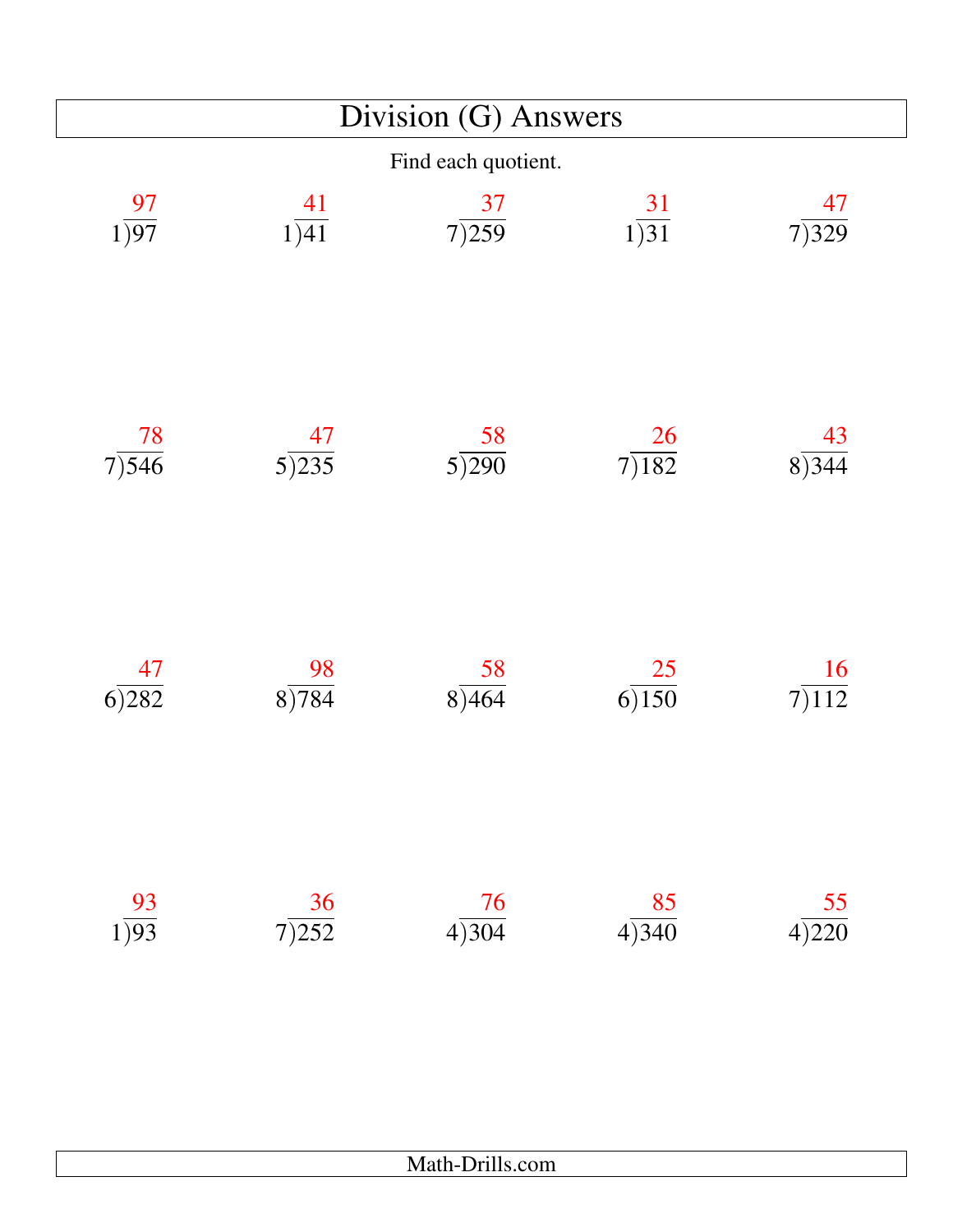|                   |                     | Division (H)      |       |       |  |  |
|-------------------|---------------------|-------------------|-------|-------|--|--|
|                   | Find each quotient. |                   |       |       |  |  |
| $1\overline{)61}$ | 3)204               | 8)352             | 5)320 | 9)774 |  |  |
| 7)287             | 1)43                | 8)120             | 5)320 | 4)292 |  |  |
| 1)49              | 9)783               | 9)108             | 7)406 | 9)342 |  |  |
| 3)294             | 8)784               | $1\overline{)27}$ | 3)165 | 6)552 |  |  |
|                   |                     |                   |       |       |  |  |
|                   |                     | Math-Drills.com   |       |       |  |  |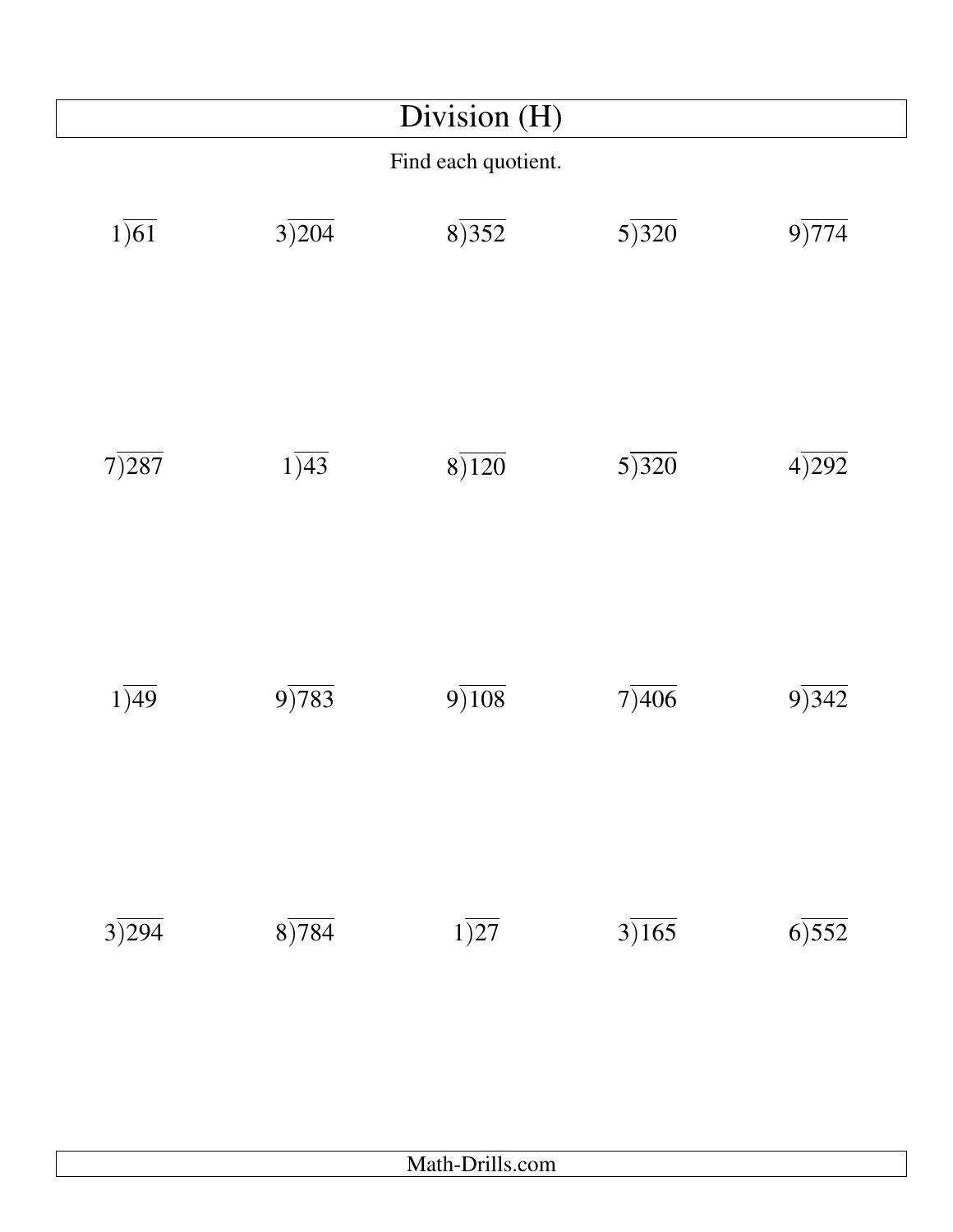|                    | Division (H) Answers |                      |                               |                  |  |  |  |
|--------------------|----------------------|----------------------|-------------------------------|------------------|--|--|--|
|                    | Find each quotient.  |                      |                               |                  |  |  |  |
| $\frac{61}{1)61}$  | 68<br>3)204          | $rac{44}{8}$<br>3352 | $rac{64}{5}$<br>$rac{5}{320}$ | 86<br>9)774      |  |  |  |
| $\frac{41}{7}$     | $rac{43}{1)43}$      | $\frac{15}{8}$       | 64<br>$5\overline{)320}$      | $rac{73}{4)292}$ |  |  |  |
| 49<br>1)49         | 87<br>9)783          | $\frac{12}{9}$       | 58<br>7)406                   | 38<br>9)342      |  |  |  |
| $\frac{98}{3)294}$ | $\frac{98}{8)784}$   | $\frac{27}{1)27}$    | $rac{55}{3)165}$              | $rac{92}{6)552}$ |  |  |  |

| Math-Drills.com |  |
|-----------------|--|
|-----------------|--|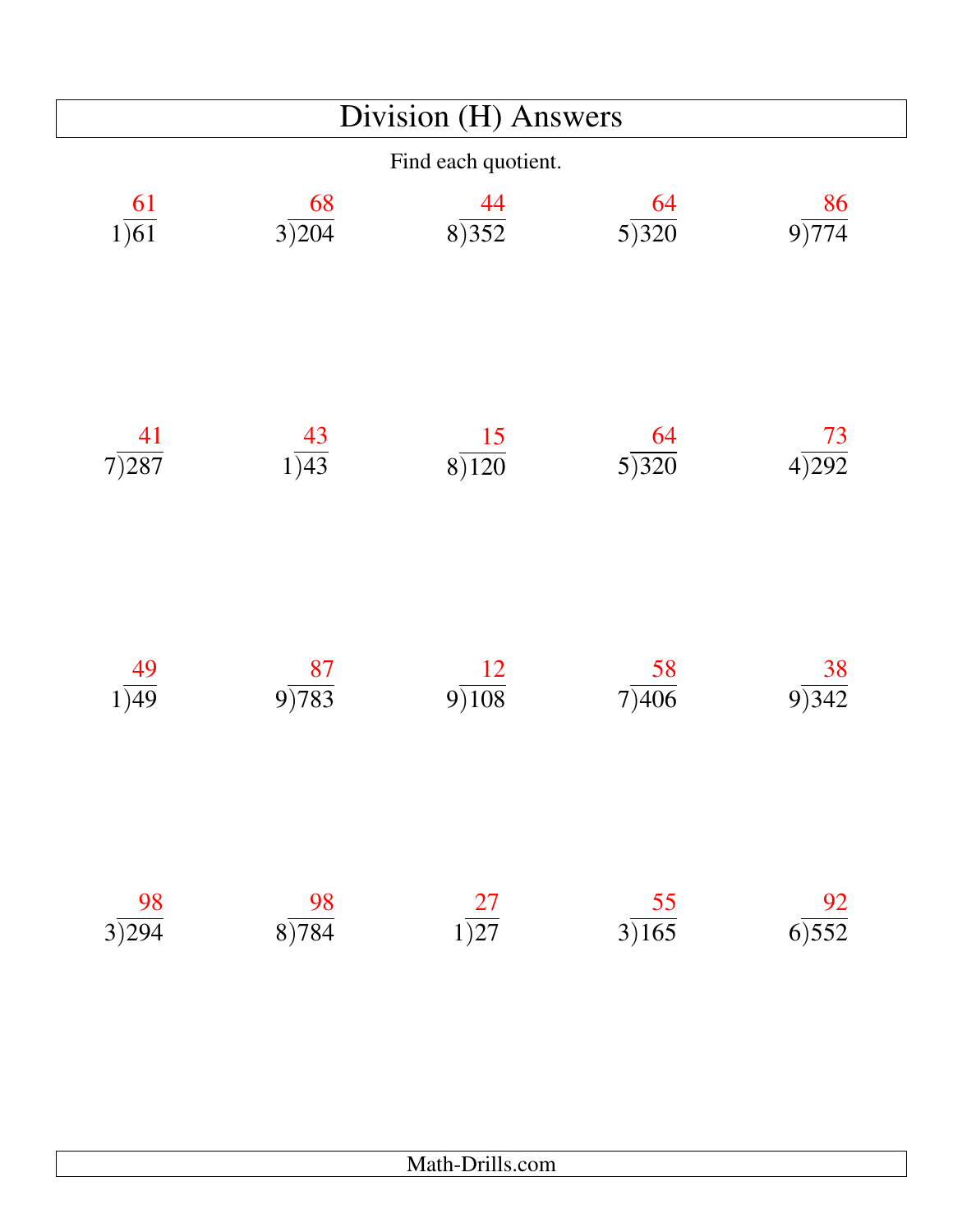| Division (I)      |       |                     |                   |       |
|-------------------|-------|---------------------|-------------------|-------|
|                   |       | Find each quotient. |                   |       |
| 8)376             | 5)385 | 2)40                | $1\overline{)31}$ | 3)234 |
| 4)336             | 5)300 | 3)216               | 1)11              | 3)141 |
| 9)540             | 9)864 | 6)594               | 8)88              | 9)171 |
| $3\overline{)42}$ | 8)312 | 2)152               | 5)465             | 7)539 |
|                   |       | Math-Drills.com     |                   |       |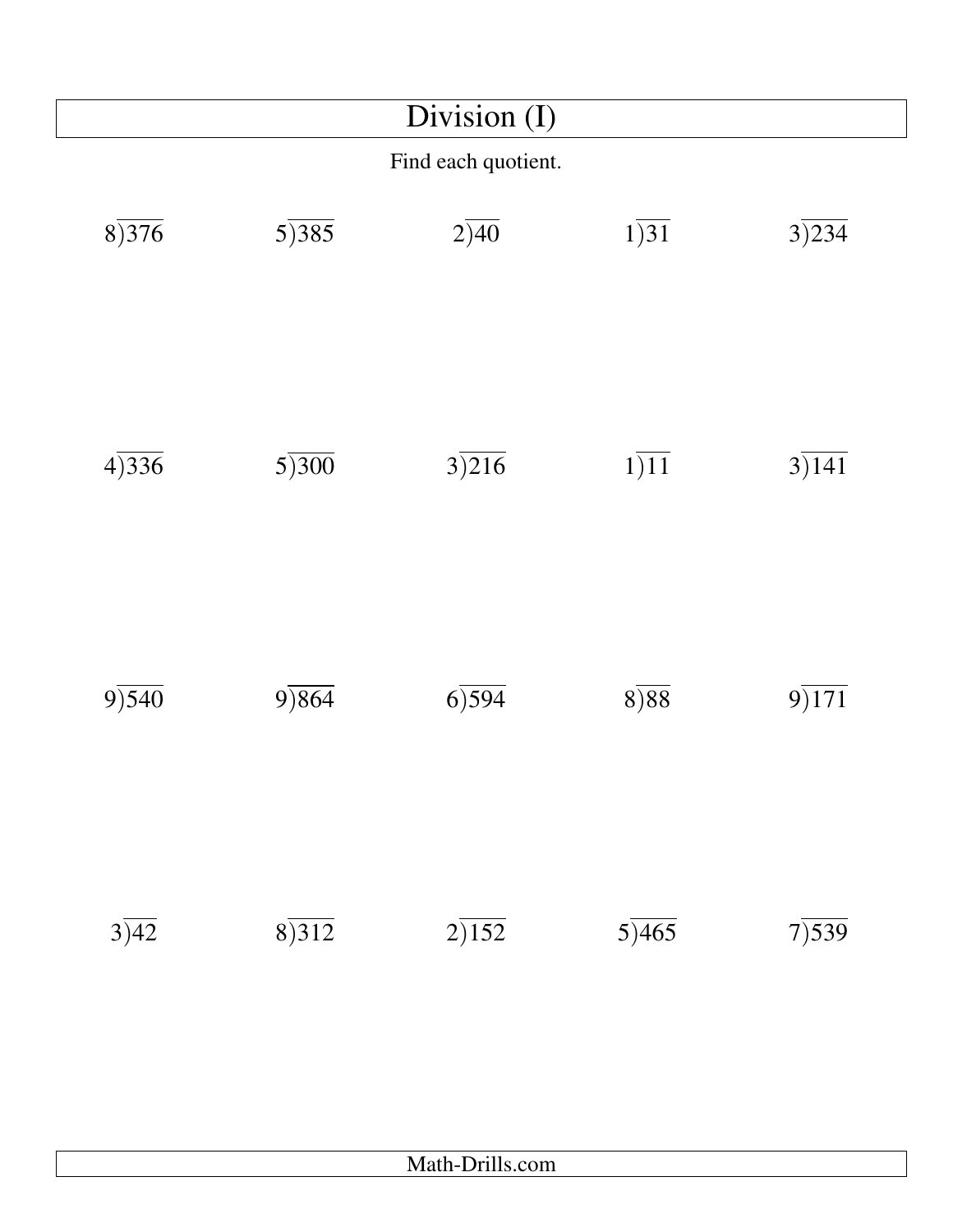| Division (I) Answers |                          |                       |                                   |                  |
|----------------------|--------------------------|-----------------------|-----------------------------------|------------------|
|                      |                          | Find each quotient.   |                                   |                  |
| 47<br>8)376          | 77<br>5)385              | $\frac{20}{2)40}$     | $\frac{31}{1)31}$                 | 78<br>3)234      |
| $rac{84}{4)336}$     | 60<br>$5\overline{)300}$ | $rac{72}{3}$<br>3)216 | $\frac{11}{1)11}$                 | $rac{47}{3)141}$ |
| 60<br>9)540          | 9)864                    | 99<br>6)594           | 11<br>8)88                        | 19<br>9)171      |
| $rac{14}{3)42}$      | $\frac{39}{8}$<br>312    | $\frac{76}{2}$        | $rac{93}{5}$<br>$\frac{93}{1465}$ | $\frac{77}{7}$   |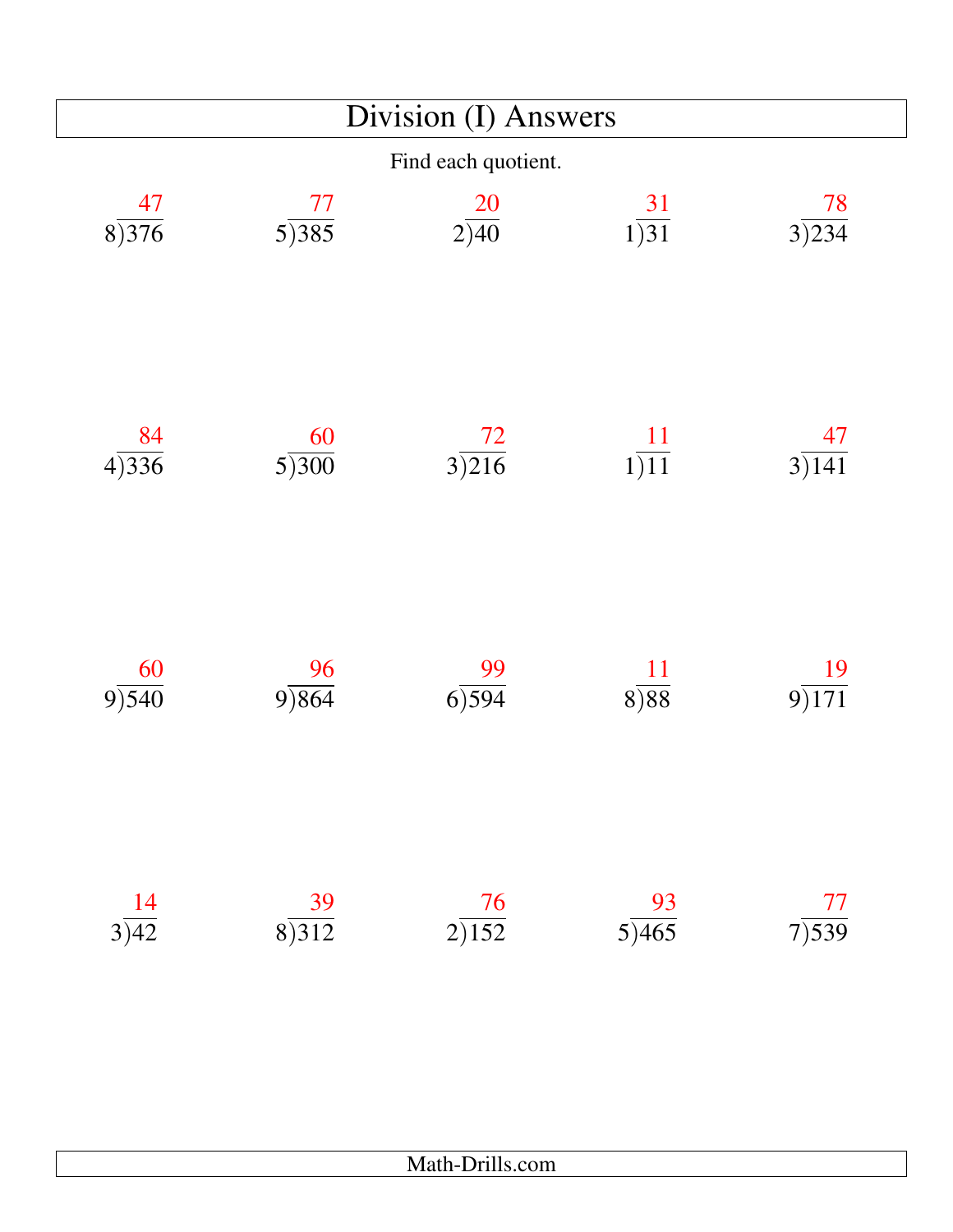| Division (J)        |                   |                   |       |       |
|---------------------|-------------------|-------------------|-------|-------|
| Find each quotient. |                   |                   |       |       |
| 9)765               | $1\overline{)24}$ | $1\overline{)62}$ | 6)486 | 9)594 |
| 8)96                | $1\overline{)76}$ | 4)324             | 2)46  | 7)679 |
| 4)312               | 9)198             | 8)424             | 5)420 | 4)288 |
| 7)427               | 9)828             | 8)496             | 3)141 | 2)94  |
|                     |                   | Math-Drills.com   |       |       |